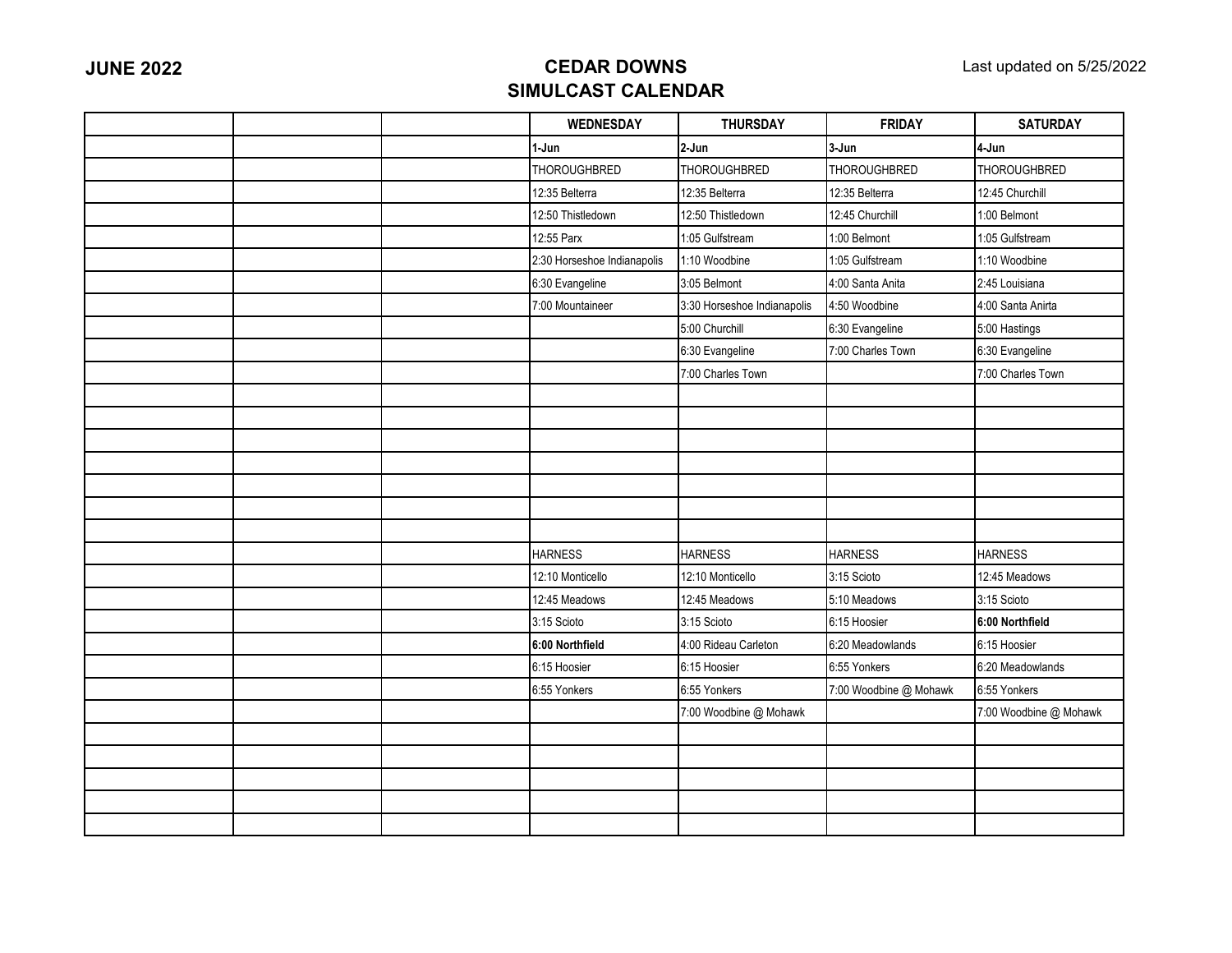| <b>SUNDAY</b>        | <b>MONDAY</b>          | <b>TUESDAY</b>              | <b>WEDNESDAY</b>            | <b>THURSDAY</b>             | <b>FRIDAY</b>                    | <b>SATURDAY</b>             |
|----------------------|------------------------|-----------------------------|-----------------------------|-----------------------------|----------------------------------|-----------------------------|
| 5-Jun                | 6-Jun                  | 7-Jun                       | 8-Jun                       | 9-Jun                       | 10-Jun                           | $11-Jun$                    |
| <b>THOROUGHBRED</b>  | <b>THOROUGHBRED</b>    | <b>THOROUGHBRED</b>         | THOROUGHBRED                | <b>THOROUGHBRED</b>         | THOROUGHBRED                     | <b>THOROUGHBRED</b>         |
| 12:45 Churchill      | 12:50 Thistledown      | 12:50 Thistledown           | 12:35 Belterra              | 12:35 Belterra              | <b>Belmont Advanced Wagering</b> | 11:35 Belmont               |
| 1:00 Belmont         | 12:55 Parx             | 12:55 Parx                  | 12:45 Churchill             | 1:05 Gulfstream             | 12:35 Belterra                   | 12:05 Parx                  |
| :05 Gulfstream       | 4:05 Louisiana         | 2:30 Horseshoe Indianapolis | 12:50 Thistledown           | 1:10 Woodbine               | 12:45 Churchill                  | 12:20 Thistledown           |
| 1:10 Woodbine        | 7:00 Mountaineer       | 4:05 Louisiana              | 2:30 Horseshoe Indianapolis | 3:05 Belmont                | 12:50 Belmont                    | 12:35 Belterra              |
| 2:45 Louisiana       |                        | 7:00 Mountaineer            | 6:30 Evangeline             | 3:30 Horseshoe Indianapolis | 1:05 Gulfstream                  | 12:45 Churchill             |
| 4:00 Santa Anirta    |                        |                             | 7:00 Mountaineer            | 5:00 Churchill              | 4:00 Santa Anita                 | 1:05 Gulfstream             |
| 5:00 Hastings        |                        |                             |                             | 6:30 Evangeline             | 4:50 Woodbine                    | 1:10 Woodbine               |
| 7:00 Mountaineer     |                        |                             |                             | 7:00 Charles Town           | 6:30 Evangeline                  | 2:45 Louisiana              |
|                      |                        |                             |                             |                             | 7:00 Charles Town                | 4:00 Santa Anirta           |
|                      |                        |                             |                             |                             |                                  | 5:00 Hastings               |
|                      |                        |                             |                             |                             |                                  | 5:00 Horseshoe Indianapolis |
|                      |                        |                             |                             |                             |                                  | 6:30 Evangeline             |
|                      |                        |                             |                             |                             |                                  | 7:00 Charles Town           |
|                      |                        |                             |                             |                             |                                  |                             |
|                      |                        |                             |                             |                             |                                  |                             |
|                      |                        |                             |                             |                             |                                  |                             |
| <b>HARNESS</b>       | <b>HARNESS</b>         | <b>HARNESS</b>              | <b>HARNESS</b>              | <b>HARNESS</b>              | <b>HARNESS</b>                   | <b>HARNESS</b>              |
| 6:00 Northfield      | 12:10 Monticello       | 12:10 Monticello            | 12:10 Monticello            | 12:10 Monticello            | 3:15 Scioto                      | 11:30 Meadows               |
| 6:30 Rideau Carleton | 6:00 Northfield        | 3:15 Scioto                 | 12:45 Meadows               | 12:45 Meadows               | 5:10 Meadows                     | 3:15 Scioto                 |
|                      | 6:55 Yonkers           | 6:15 Hoosier                | 3:15 Scioto                 | 3:15 Scioto                 | 6:15 Hoosier                     | 6:00 Northfield             |
|                      | 7:00 Woodbine @ Mohawk | 6:55 Yonkers                | 6:00 Northfield             | 4:00 Rideau Carleton        | 6:20 Meadowlands                 | 6:20 Meadowlands            |
|                      |                        | 7:00 Woodbine @ Mohawk      | 6:15 Hoosier                | 6:15 Hoosier                | 6:55 Yonkers                     | 6:55 Yonkers                |
|                      |                        |                             |                             | 6:55 Yonkers                | 7:00 Woodbine @ Mohawk           | 7:00 Woodbine @ Mohawk      |
|                      |                        |                             |                             | 7:00 Woodbine @ Mohawk      |                                  | 7:20 Hoosier                |
|                      |                        |                             |                             |                             |                                  |                             |
|                      |                        |                             |                             |                             |                                  |                             |
|                      |                        |                             |                             |                             |                                  |                             |
|                      |                        |                             |                             |                             |                                  |                             |
|                      |                        |                             |                             |                             |                                  |                             |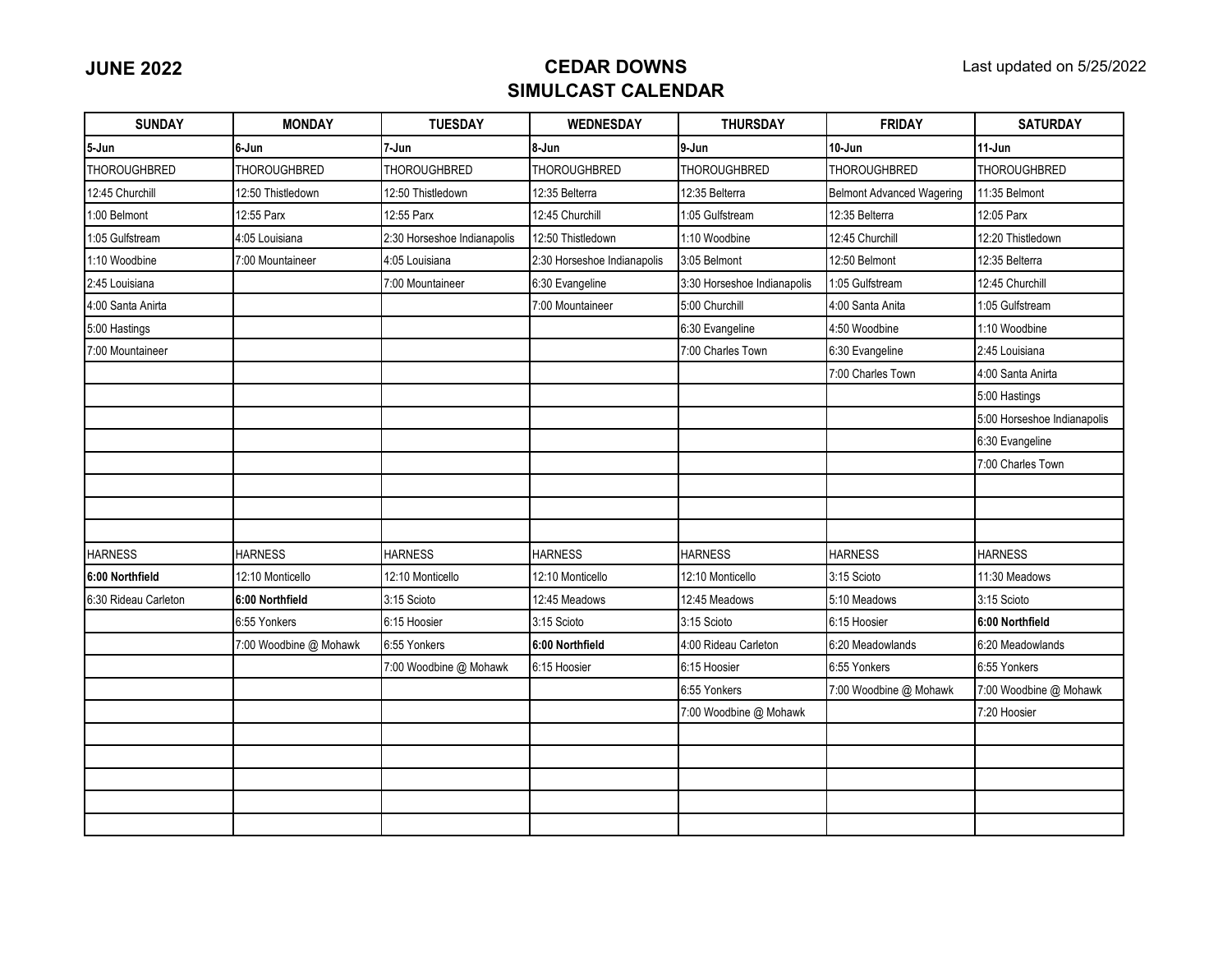| <b>SUNDAY</b>        | <b>MONDAY</b>               | <b>TUESDAY</b>              | <b>WEDNESDAY</b>            | <b>THURSDAY</b>             | <b>FRIDAY</b>          | <b>SATURDAY</b>        |
|----------------------|-----------------------------|-----------------------------|-----------------------------|-----------------------------|------------------------|------------------------|
| 12-Jun               | 13-Jun                      | 14-Jun                      | 15-Jun                      | 16-Jun                      | 17-Jun                 | 18-Jun                 |
| <b>THOROUGHBRED</b>  | <b>THOROUGHBRED</b>         | <b>THOROUGHBRED</b>         | <b>THOROUGHBRED</b>         | <b>THOROUGHBRED</b>         | <b>THOROUGHBRED</b>    | <b>THOROUGHBRED</b>    |
| 12:45 Churchill      | 12:50 Thistledown           | 12:35 Belterra              | 12:35 Belterra              | 12:35 Belterra              | 12:35 Belterra         | 1:00 Belmont           |
| 1:00 Belmont         | 12:55 Parx                  | 12:50 Thistledown           | 12:45 Churchill             | 12:50 Thistledown           | 12:45 Churchill        | 1:05 Gulfstream        |
| 1:05 Gulfstream      | 2:30 Horseshoe Indianapolis | 12:55 Parx                  | 12:50 Thistledown           | 1:10 Woodbine               | 1:00 Belmont           | 1:10 Woodbine          |
| 1:10 Woodbine        | 4:05 Louisiana              | 2:30 Horseshoe Indianapolis | 12:55 Parx                  | 3:05 Belmont                | 1:05 Gulfstream        | 2:45 Louisiana         |
| 2:45 Louisiana       | 7:00 Mountaineer            | 4:05 Louisiana              | 2:30 Horseshoe Indianapolis | 3:30 Horseshoe Indianapolis | 4:00 Santa Anita       | 4:00 Santa Anirta      |
| 4:00 Santa Anirta    |                             | 7:00 Mountaineer            | 6:30 Evangeline             | 5:00 Churchill              | 4:50 Woodbine          | 5:00 Hastings          |
| 5:00 Hastings        |                             |                             | 7:00 Mountaineer            | 6:30 Evangeline             | 6:30 Evangeline        | 6:00 Churchill         |
| 7:00 Mountaineer     |                             |                             |                             | 7:00 Charles Town           | 7:00 Charles Town      | 6:30 Evangeline        |
|                      |                             |                             |                             |                             |                        | 7:00 Charles Town      |
|                      |                             |                             |                             |                             |                        |                        |
|                      |                             |                             |                             |                             |                        |                        |
|                      |                             |                             |                             |                             |                        |                        |
|                      |                             |                             |                             |                             |                        |                        |
|                      |                             |                             |                             |                             |                        |                        |
|                      |                             |                             |                             |                             |                        |                        |
|                      |                             |                             |                             |                             |                        |                        |
| <b>HARNESS</b>       | <b>HARNESS</b>              | <b>HARNESS</b>              | <b>HARNESS</b>              | <b>HARNESS</b>              | <b>HARNESS</b>         | <b>HARNESS</b>         |
| 6:00 Northfield      | 12:10 Monticello            | 12:10 Monticello            | 12:10 Monticello            | 12:10 Monticello            | 3:15 Scioto            | 12:45 Meadows          |
| 6:30 Rideau Carleton | 6:00 Northfield             | 3:15 Scioto                 | 12:45 Meadows               | 12:45 Meadows               | 5:10 Meadows           | 3:15 Scioto            |
|                      | 6:55 Yonkers                | 6:15 Hoosier                | 3:15 Scioto                 | 3:15 Scioto                 | 6:15 Hoosier           | 6:00 Northfield        |
|                      | 7:00 Woodbine @ Mohawk      | 6:55 Yonkers                | 6:00 Northfield             | 4:00 Rideau Carleton        | 6:20 Meadowlands       | 6:15 Hoosier           |
|                      |                             | 7:00 Woodbine @ Mohawk      | 6:15 Hoosier                | 6:15 Hoosier                | 6:55 Yonkers           | 6:20 Meadowlands       |
|                      |                             |                             |                             | 6:55 Yonkers                | 7:00 Woodbine @ Mohawk | 6:30 Woodbine @ Mohawk |
|                      |                             |                             |                             | 7:00 Woodbine @ Mohawk      |                        | 6:55 Yonkers           |
|                      |                             |                             |                             |                             |                        |                        |
|                      |                             |                             |                             |                             |                        |                        |
|                      |                             |                             |                             |                             |                        |                        |
|                      |                             |                             |                             |                             |                        |                        |
|                      |                             |                             |                             |                             |                        |                        |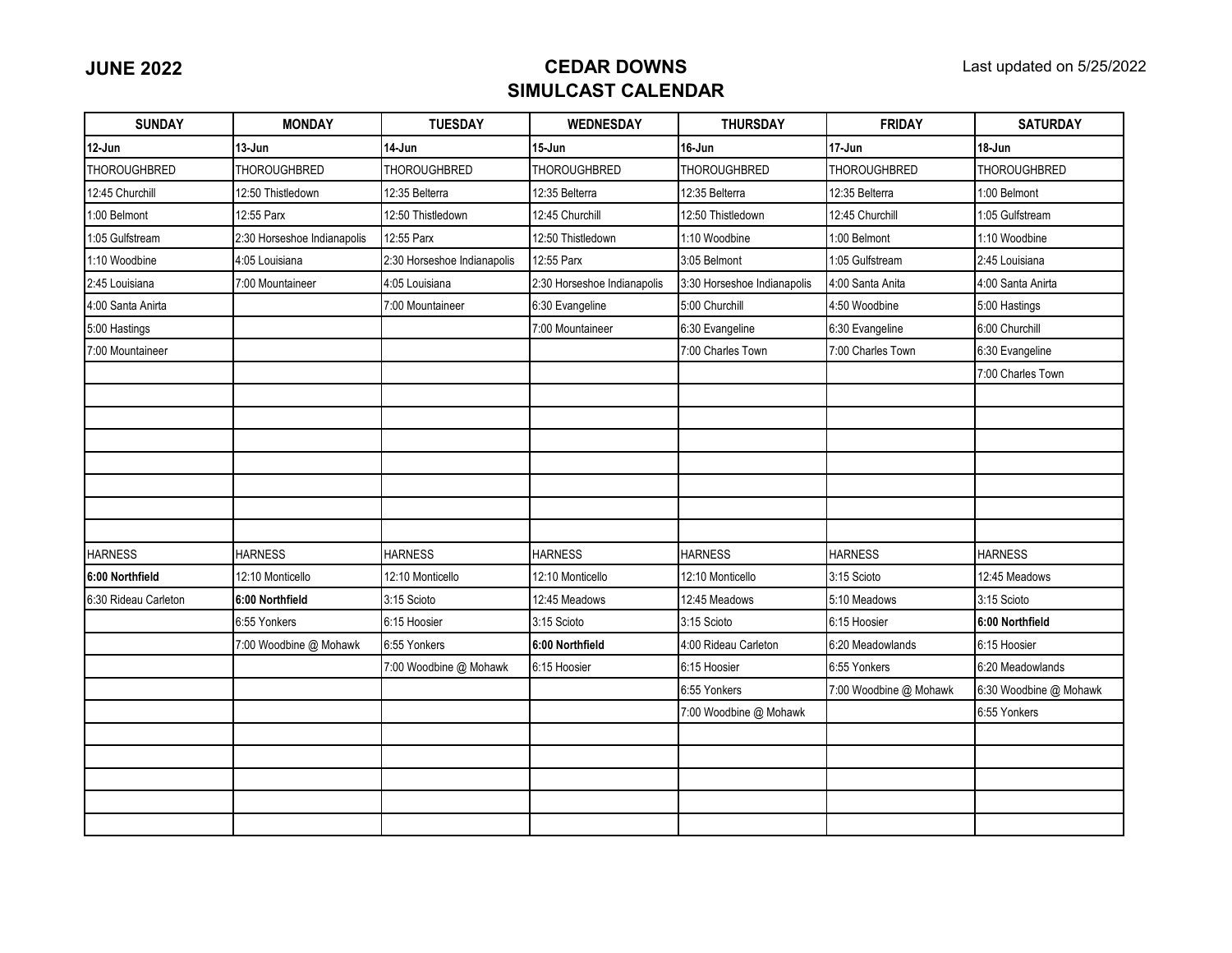| <b>SUNDAY</b>        | <b>MONDAY</b>               | <b>TUESDAY</b>              | <b>WEDNESDAY</b>            | <b>THURSDAY</b>             | <b>FRIDAY</b>          | <b>SATURDAY</b>            |
|----------------------|-----------------------------|-----------------------------|-----------------------------|-----------------------------|------------------------|----------------------------|
| 19-Jun               | 20-Jun                      | 21 Jun                      | 22-Jun                      | 23-Jun                      | 24 Jun                 | $25 - Jun$                 |
| <b>THOROUGHBRED</b>  | <b>THOROUGHBRED</b>         | THOROUGHBRED                | THOROUGHBRED                | <b>THOROUGHBRED</b>         | THOROUGHBRED           | <b>THOROUGHBRED</b>        |
| 12:45 Churchill      | 12:50 Thistledown           | 12:35 Belterra              | 12:35 Belterra              | 12:35 Belterra              | 12:35 Belterra         | 12:20 Thistledown          |
| 1:00 Belmont         | 12:55 Parx                  | 12:50 Thistledown           | 12:45 Churchill             | 1:10 Woodbine               | 12:45 Churchill        | 12:45 Churchill            |
| 1:05 Gulfstream      | 2:30 Horseshoe Indianapolis | 12:55 Parx                  | 12:50 Thistledown           | 3:05 Belmont                | 1:00 Belmont           | 12:55 Parx                 |
| 1:10 Woodbine        | 4:05 Louisiana              | 2:30 Horseshoe Indianapolis | 2:30 Horseshoe Indianapolis | 3:30 Horseshoe Indianapolis | 1:05 Gulfstream        | 1:00 Belmont               |
| 2:45 Louisiana       | 7:00 Mountaineer            | 4:05 Louisiana              | 6:30 Evangeline             | 5:00 Churchill              | 4:50 Woodbine          | 1:05 Gulfstream            |
| 3:00 Santa Anirta    |                             | 7:00 Mountaineer            | 7:00 Mountaineer            | 6:30 Evangeline             | 6:30 Evangeline        | 1:10 Woodbine              |
| 5:00 Hastings        |                             |                             |                             | 7:00 Charles Town           | 7:00 Charles Town      | 2:45 Louisiana             |
| 7:00 Mountaineer     |                             |                             |                             |                             |                        | 4:00 Los Alamitos (t-bred) |
|                      |                             |                             |                             |                             |                        | 5:00 Hastings              |
|                      |                             |                             |                             |                             |                        | 6:30 Evangeline            |
|                      |                             |                             |                             |                             |                        | 7:00 Charles Town          |
|                      |                             |                             |                             |                             |                        |                            |
|                      |                             |                             |                             |                             |                        |                            |
|                      |                             |                             |                             |                             |                        |                            |
|                      |                             |                             |                             |                             |                        |                            |
|                      |                             |                             |                             |                             |                        |                            |
| <b>HARNESS</b>       | <b>HARNESS</b>              | <b>HARNESS</b>              | <b>HARNESS</b>              | <b>HARNESS</b>              | <b>HARNESS</b>         | <b>HARNESS</b>             |
| 6:00 Northfield      | 12:10 Monticello            | 12:10 Monticello            | 12:10 Monticello            | 12:10 Monticello            | 3:15 Scioto            | 12:45 Meadows              |
| 6:30 Rideau Carleton | 6:00 Northfield             | 3:15 Scioto                 | 12:45 Meadows               | 12:45 Meadows               | 5:10 Meadows           | 3:15 Scioto                |
|                      | 6:55 Yonkers                | 6:15 Hoosier                | 3:15 Scioto                 | 3:15 Scioto                 | 6:15 Hoosier           | 6:00 Northfield            |
|                      | 7:00 Woodbine @ Mohawk      | 6:55 Yonkers                | 6:00 Northfield             | 4:00 Rideau Carleton        | 6:20 Meadowlands       | 6:15 Hoosier               |
|                      |                             | 7:00 Woodbine @ Mohawk      | 6:15 Hoosier                | 6:15 Hoosier                | 6:55 Yonkers           | 6:20 Meadowlands           |
|                      |                             |                             |                             | 6:55 Yonkers                | 7:00 Woodbine @ Mohawk | 6:55 Yonkers               |
|                      |                             |                             |                             | 7:00 Woodbine @ Mohawk      |                        | 7:00 Woodbine @ Mohawk     |
|                      |                             |                             |                             |                             |                        |                            |
|                      |                             |                             |                             |                             |                        |                            |
|                      |                             |                             |                             |                             |                        |                            |
|                      |                             |                             |                             |                             |                        |                            |
|                      |                             |                             |                             |                             |                        |                            |